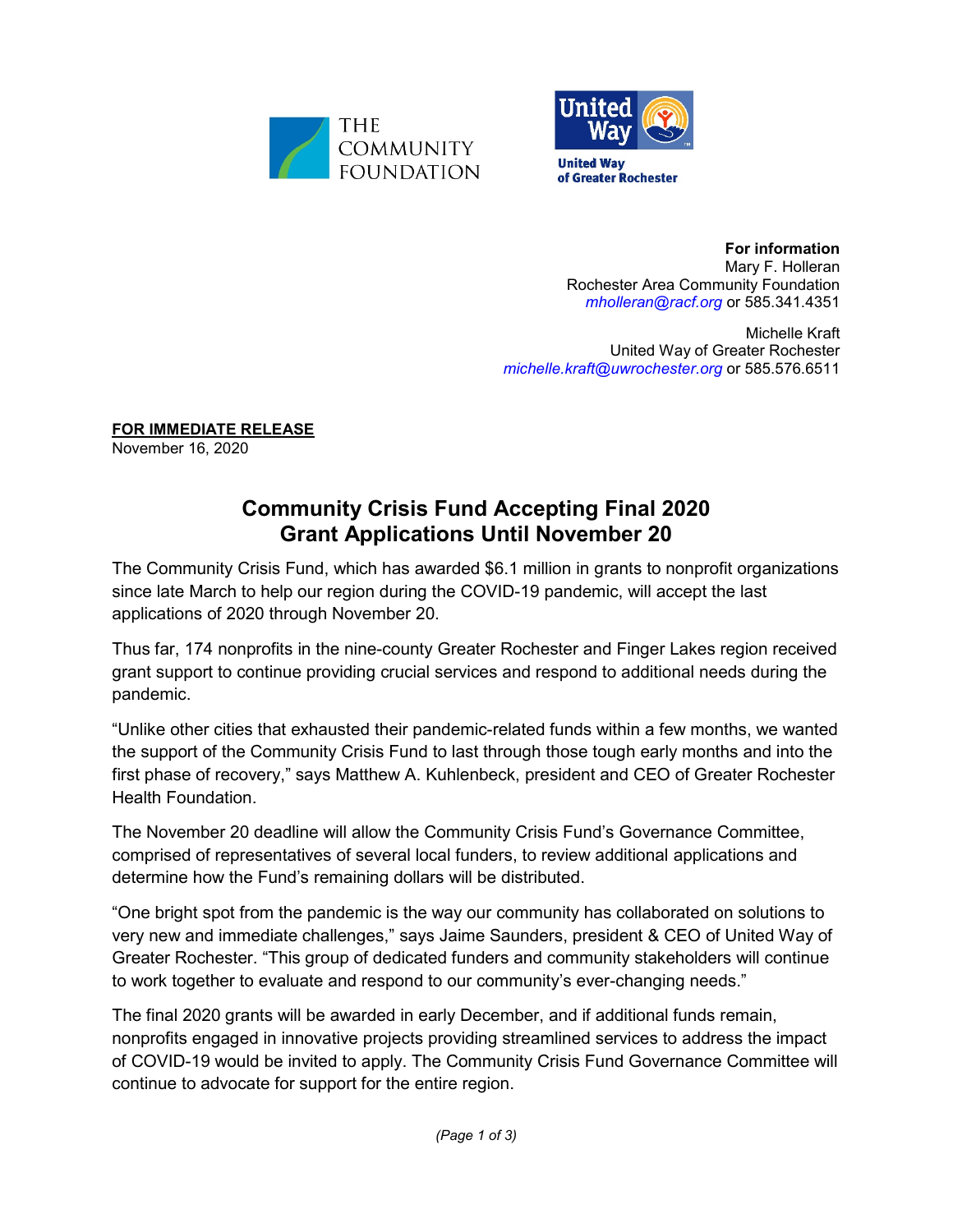"This application deadline does not mean our work is done. We are still in the midst of a crisis and the local philanthropic organizations are committed to providing the financial support and advocacy needed to keep our region strong," says Simeon Banister, vice president of community programs at the Community Foundation and co-chair of the fund's Governance Committee.

ESL was the lead contributor to the Community Crisis Fund with grants totaling \$2.4 million, including a match to local funders to encourage continued support.

"The Crisis Fund has been a vital lifeline for organizations as we navigate the ongoing pandemic and the difficulties it has created for thousands in our community. Without this fund and its continued support, many of the essential services provided by nonprofits during these critical times would not be available to our community members in need," says Faheem Masood, president and CEO of ESL Federal Credit Union.

Over the past eight months, the Governance Committee involved in reviewing Community Crisis Fund applications daily from March through July, developed an understanding of the depth of the needs. As a result, each organization modified its own funds or processes or launched new initiatives to address issues directly related to their organization's mission. For example:

- United Way recognized an emergency need at the beginning of the pandemic and quickly rallied local funders to provide 10,000 meal boxes and made it easy for community members to give their time or in-kind donations — like homemade face coverings — by activating an online volunteer platform called Volunteer United.
- The Max and Marian Farash Charitable Foundation continued to make its grant application and reporting requirements easier and more streamlined. In some cases a site visit or check-in meeting took the place of a written report.
- When students' remote learning uncovered a glaring gap in access to technology, the Community Foundation launched a COVID Education Fund to get computers and WiFi hot spots into the hands of students in City School District, a charter school, and six high-needs districts in Wayne County.

The Community Crisis Fund application can be accessed at *bit.ly/CrisisFunding2.*

## **Background on the Community Crisis Fund:**

United Way of Greater Rochester and Rochester Area Community Foundation together launched the Community Crisis Fund in mid-March with the goal of rapidly deploying flexible resources to nonprofits disproportionately affected by COVID-19 to address the economic consequences of the outbreak, organizational recovery, and future emergency needs. Within the first week, the fund received immediate commitments of more than \$2.3 million. And over the months, the fund continued to grow with donations totaling \$6,529,976 from local foundations, businesses, institutions and thousands of individuals.

For more than four months, grants were awarded to meet emergency and basic needs of nonprofit human service organizations. The purchase of essential personal protective equipment (PPE) was a big investment — more than 525,000 pieces — to allow workers on the front lines to stay safe while working. Addressing hunger and lack of access to food across the region was also a top priority.